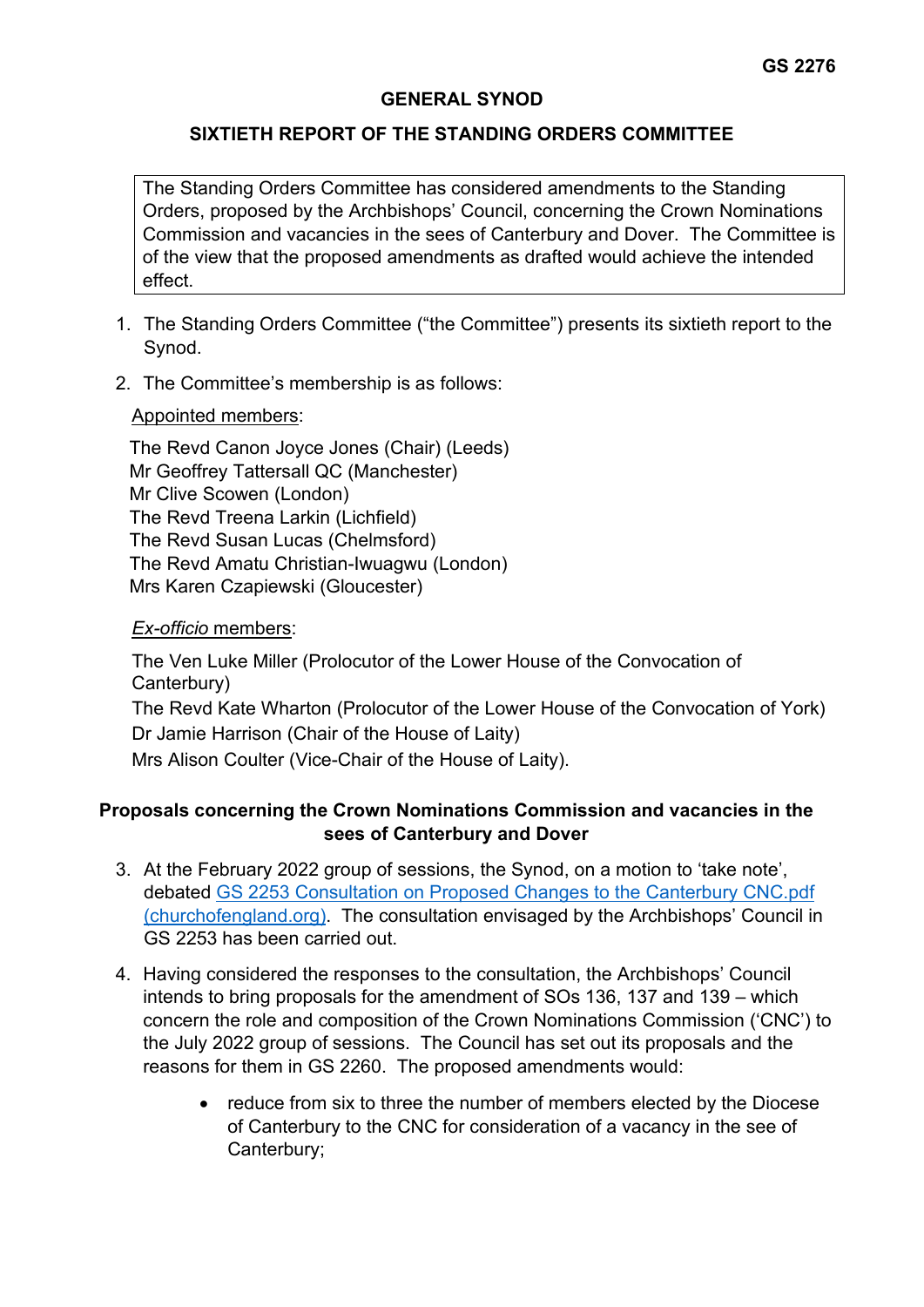- increase from one to five the number of representatives of other churches of the Anglican Communion who are members of the CNC for consideration of a vacancy in the see of Canterbury;
- provide that one such representative is to be chosen by the Joint Standing Committee of the Primates Meeting of the Anglican Communion and the Anglican Consultative Council from each of the five regions of the Anglican Communion (the Europe region to include the provinces of the British Isles other than England);
- provide that of those so chosen, at least one must be a primate, one a deacon or priest and one a lay person who is an actual communicant;
- provide for vacancies in the see of Dover to be considered by the CNC as if it were a diocesan see.
- 5. The Committee has considered the proposed amendments to the Standing Orders that would give effect to these proposals. It is the Committee's duty under Standing Order 40(1) to submit to the Synod a written report or comment on any motion included on an agenda or notice paper for the amendment of Standing Orders.
- 6. The Committee is of the view that the proposed amendments, as set out in the Annex to this report, would achieve the intended effect by implementing the proposals described in GS 2260.
- 7. This Committee and the Business Committee have considered what practical steps might be taken to assist the Synod in taking decisions on the proposed changes to the process for electing members of the Crown Nominations Commission as set out in the Standing Orders. The usual procedure for making amendments to the Standing Orders is for each amendment to be moved, debated and voted on (unless the procedure for deemed approval applies to the amendment). It is additionally open to any member to give notice of an amendment to a proposed amendment, in which case that amendment is moved, debated and voted on before the vote on the main amendment takes place. The process can, therefore, be quite complex and may not be easy to follow.
- 8. The Business Committee is of the view that the Synod rather than simply being presented with a sequence of textual amendments to the Standing Orders – should be invited to vote, in turn, on a series of propositions which reflect the proposals in GS 2260. The outcome of those votes should reveal what changes to the Standing Orders the Synod wishes to make. It will then be possible to move the necessary amendments to the Standing Orders on a subsequent day during the July group of sessions.
- 9. This Committee supports the procedure proposed by the Business Committee. The Business Committee have arranged the Synod's agenda accordingly, with votes on a series of propositions taking place on Saturday  $9<sup>th</sup>$  July and the moving of the necessary amendments to the Standing Orders on Tuesday 12<sup>th</sup> July.

**Joyce Jones** Chair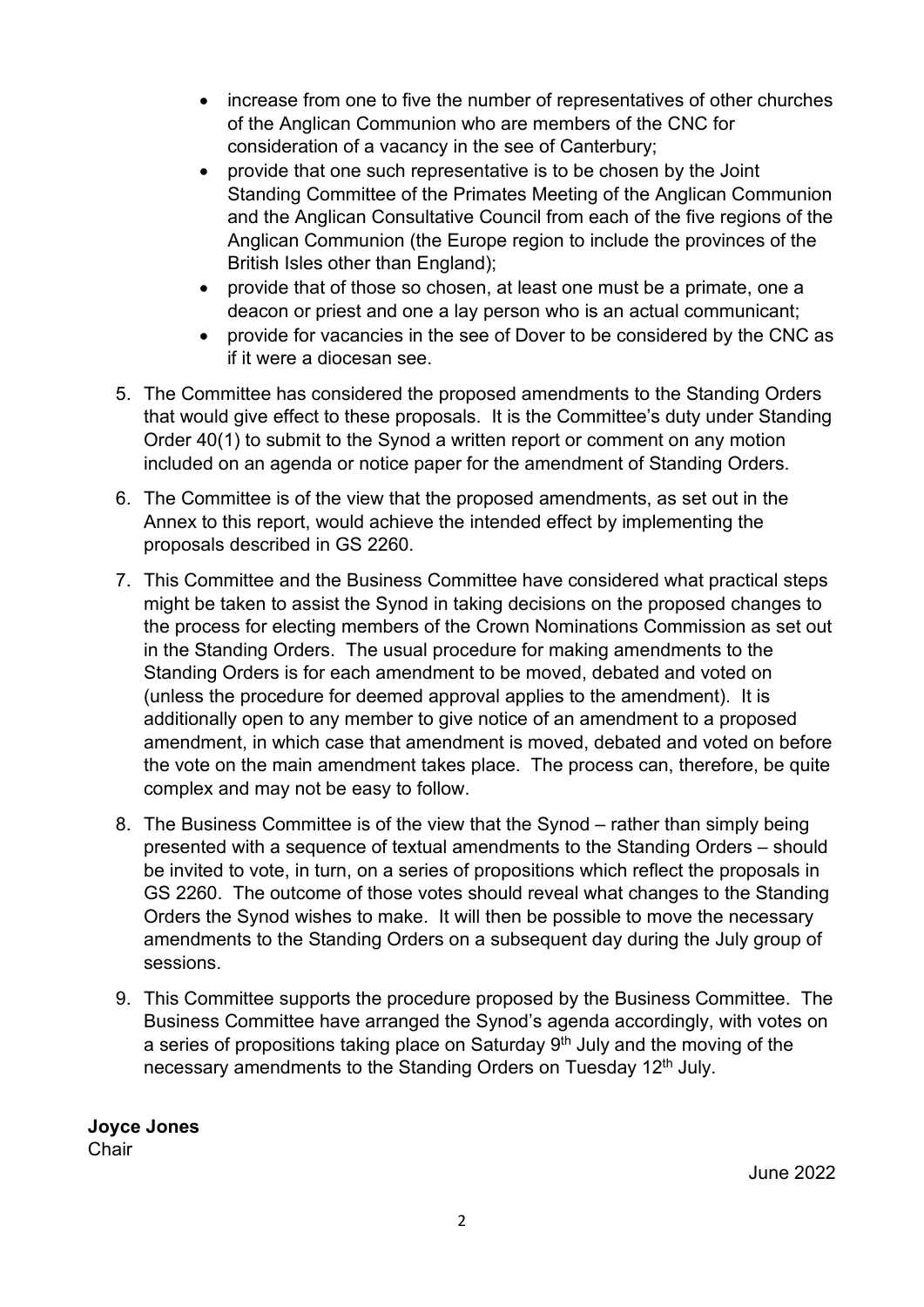### **ANNEX**

# **AMENDMENTS RELATING TO CROWN NOMINATIONS COMMISSION**

### **Standing Order 136 (Crown Nominations Commission: functions)**

1. In Standing Order 136, in paragraph (2), after "diocesan bishopric" insert ", or in the suffragan bishopric of Dover (see further SO 137(6)),".

*Explanatory note: this amendment would provide for the Crown Nominations Commission to consider a vacancy in the suffragan see of Dover as it would consider a vacancy in a diocese.*

## **Standing Order 137 (Crown Nominations Commission: membership)**

2. In Standing Order 137, in paragraph (1)(d), after "the diocesan bishopric" insert "or, in the case of a vacancy in the Archbishopric of Canterbury, three members elected by and from the Vacancy in See Committee of the diocese of Canterbury".

*Explanatory note: this amendment would provide that, where there is a vacancy for Archbishop of Canterbury, the voting members of the Crown Nominations Commission include three members (rather than the current six) elected by and from the Vacancy in See Committee of Canterbury diocese.*

3. In Standing Order 137, in paragraph (1)(e), for "that diocese" substitute "the diocese in which there is a vacancy in the diocesan bishopric".

*Explanatory note: this is consequential on the previous amendment.*

4. In Standing Order 137, after paragraph (5) insert—

"(6) For the purposes of this Standing Order and the Vacancy in See Committees Regulation 1993 (as amended from time to time), the suffragan bishopric of Dover is to be treated as being a diocesan bishopric and, in the application of this Standing Order and that Regulation to that suffragan bishopric, a reference to the diocese is, where the context requires, to be read as a reference to the diocese of Canterbury."

*Explanatory note: this technical amendment would ensure the correct application to the suffragan see of Dover of the relevant Standing Orders and the Vacancy in See Committees Regulation.*

## **Standing Order 139 (Crown Nominations Commission: archiepiscopal vacancy)**

5. In Standing Order 139, in paragraph (2)(a), for sub-paragraph (ii) (but not the following "and") substitute—

> "(ii) five representatives of other Churches of the Anglican Communion (see paragraph (2A)),".

*Explanatory note: this amendment would provide that, where there is a vacancy for Archbishop of Canterbury, the voting members of the Crown Nominations Commission would also include five representatives of other Churches of the Anglican Communion (rather than the current single member of the Primates Meeting of the Anglican Communion).*

6. In Standing Order 139, after paragraph (2) insert—